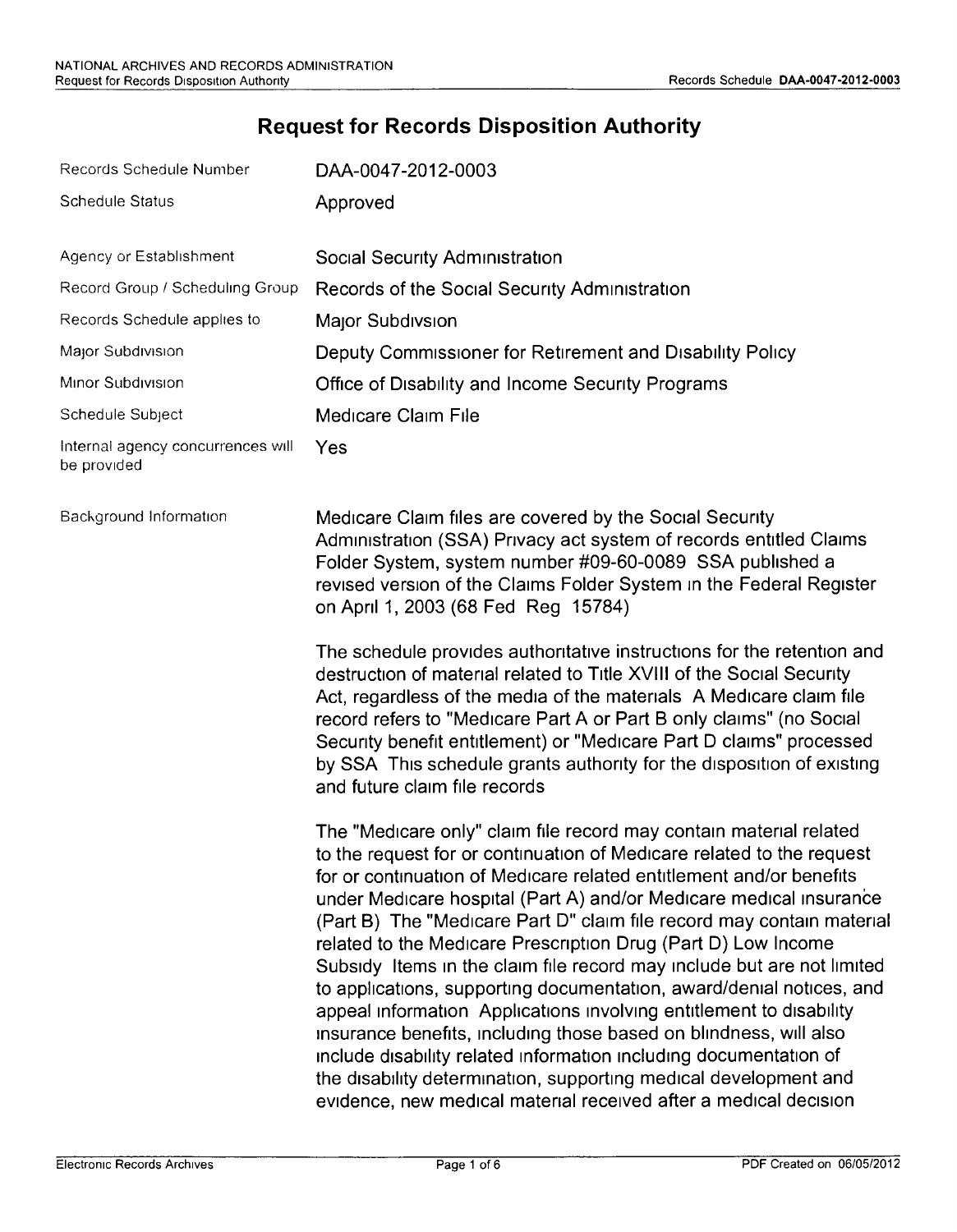has been made, continuing disability reviews, and other disability evidence

Medicare information in the claim file record will be used throughout SSA to determine initial and continuing entitlement to each part (i.e., Part A, Part B, and Part 0) noted above, Including all appeals of such determinations

A claim file record may Include part or all Information related to an Individual claim number consistence With the particular business process For example, based on a given business process, a particular claim may have two claim file records for the same claim One claim file record may contain initial claim material while another claim file record contains post eligibility material Additionally, claim file records created for different potential time frames may be combined or joined together for business reasons When this occurs, the combined "claims file record" Will be maintained for the longest applicable retention timeframe

### Item Count

| Number of Total Disposition. | l Number of Permanent I        | l Number of Temporary      | I Number of Withdrawn |
|------------------------------|--------------------------------|----------------------------|-----------------------|
| Items                        | <sup>i</sup> Disposition Items | <b>I</b> Disposition Items | Disposition Items     |
|                              |                                |                            |                       |

GAO Approval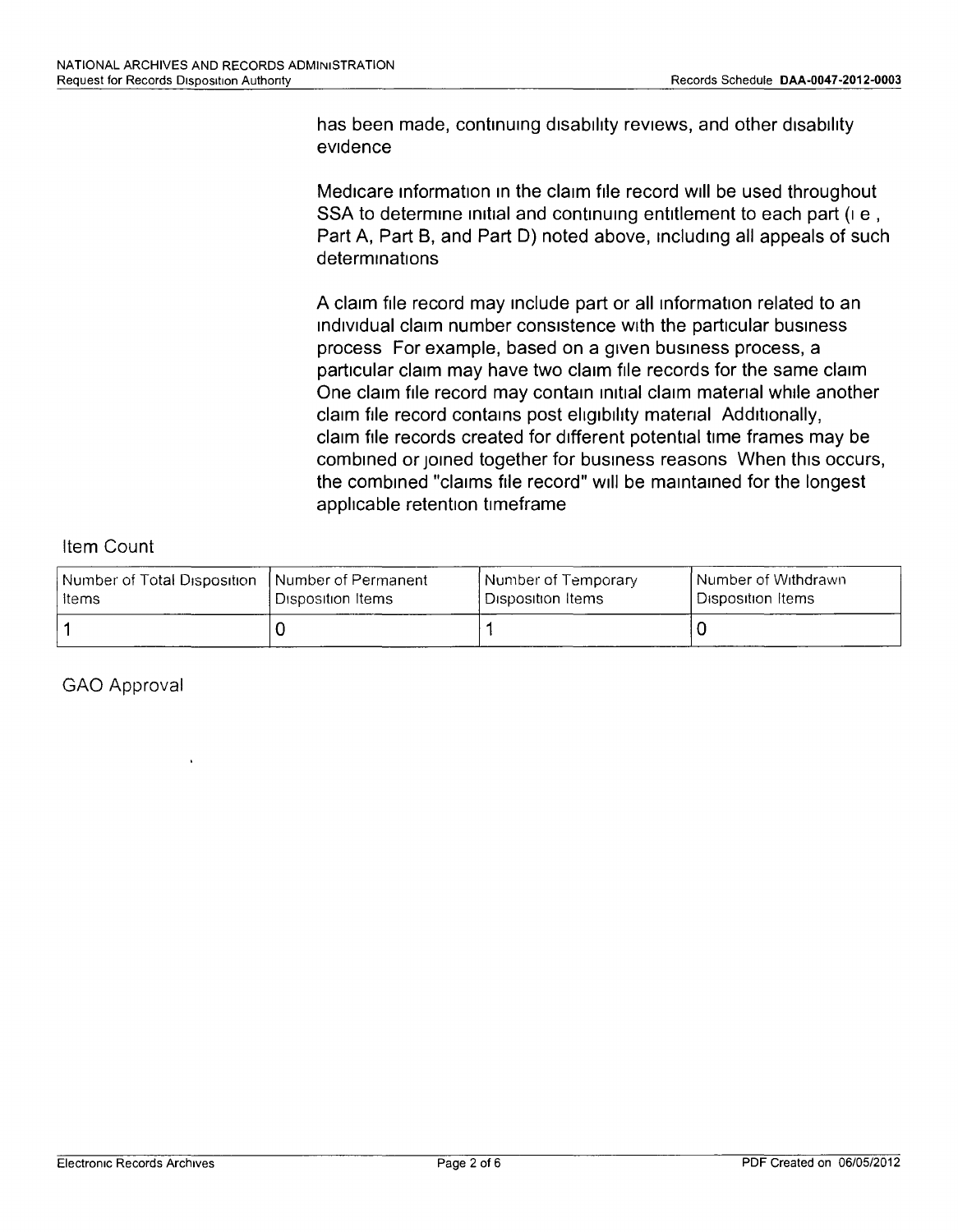## Outline of Records Schedule Items for DAA-0047-2012-0003

| Sequence Number |                                                                                                       |
|-----------------|-------------------------------------------------------------------------------------------------------|
|                 | A Claim File Material                                                                                 |
| 11              | 2 Medicare Prescription Drug (Part D) Subsidy<br>Disposition Authority Number DAA-0047-2012-0003-0002 |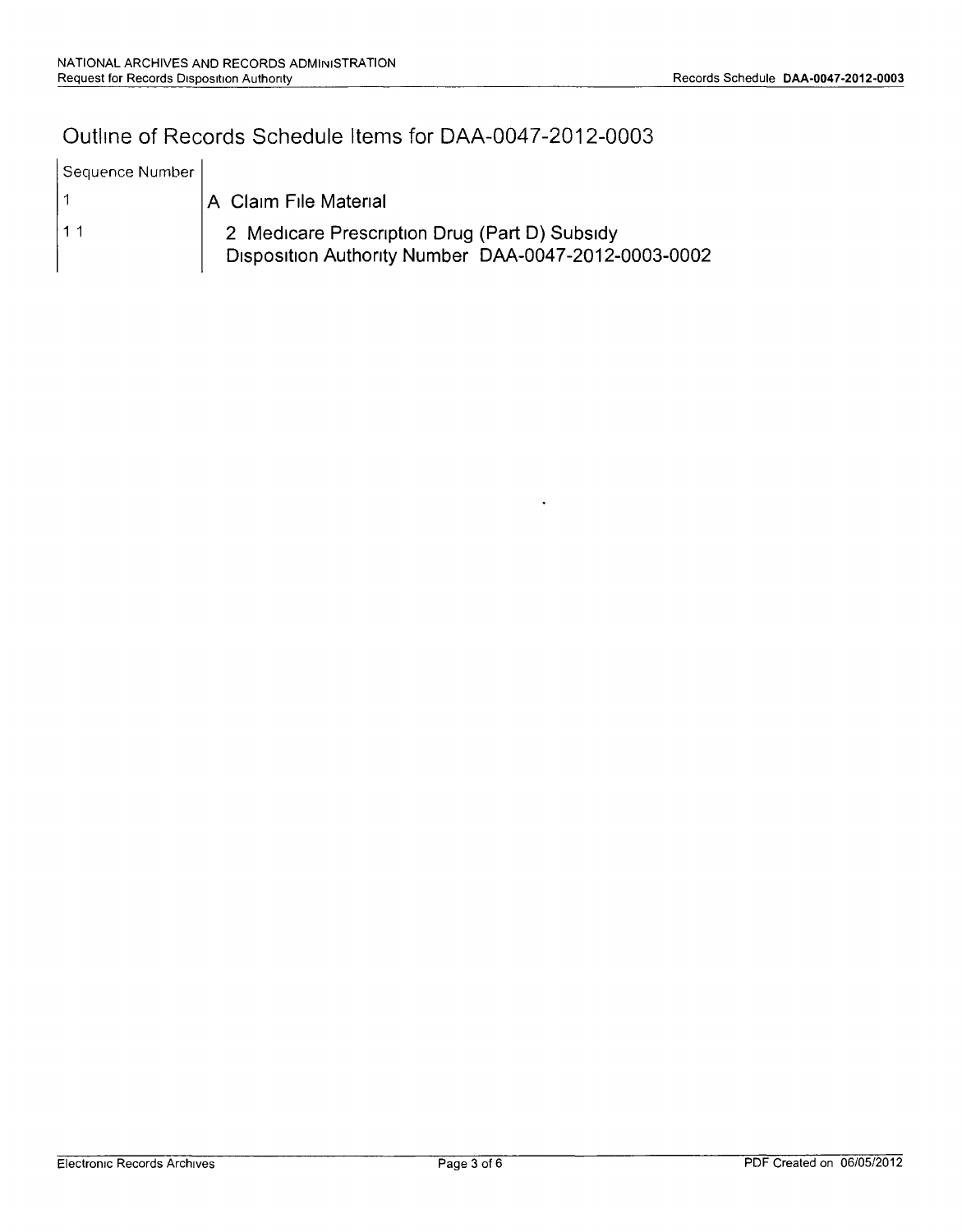### Records Schedule Items

| Sequence Number |                                                                                                                                                                                                                                                                                                                                                                                                                    |                                                                    |  |  |  |  |  |
|-----------------|--------------------------------------------------------------------------------------------------------------------------------------------------------------------------------------------------------------------------------------------------------------------------------------------------------------------------------------------------------------------------------------------------------------------|--------------------------------------------------------------------|--|--|--|--|--|
|                 |                                                                                                                                                                                                                                                                                                                                                                                                                    |                                                                    |  |  |  |  |  |
| 1               | A Claim File Material                                                                                                                                                                                                                                                                                                                                                                                              |                                                                    |  |  |  |  |  |
| 11              | 2 Medicare Prescription Drug (Part D) Subsidy                                                                                                                                                                                                                                                                                                                                                                      |                                                                    |  |  |  |  |  |
|                 | <b>Disposition Authority Number</b><br>DAA-0047-2012-0003-0002                                                                                                                                                                                                                                                                                                                                                     |                                                                    |  |  |  |  |  |
|                 | [[See, e g, 20 CFR 418 3101] decision for an application that results in the<br>applicant's not being eligible (e g, the application was denied, terminated, or<br>canceled) Note If the applicant shares an application with another applicant (i.e.,<br>the applicant's SSN is included on a joint application), then destroy the claim file<br>record when all shared applications are eligible for destruction |                                                                    |  |  |  |  |  |
|                 | Final Disposition                                                                                                                                                                                                                                                                                                                                                                                                  | Temporary                                                          |  |  |  |  |  |
|                 | Item Status                                                                                                                                                                                                                                                                                                                                                                                                        | Active                                                             |  |  |  |  |  |
|                 | Is this item media neutral?                                                                                                                                                                                                                                                                                                                                                                                        | Yes                                                                |  |  |  |  |  |
|                 | Do any of the records covered<br>by this item currently exist in<br>electronic format(s) other than e-<br>mail and word processing?                                                                                                                                                                                                                                                                                | Yes                                                                |  |  |  |  |  |
|                 | Do any of the records covered<br>by this item exist as structured<br>electronic data?                                                                                                                                                                                                                                                                                                                              | No                                                                 |  |  |  |  |  |
|                 | <b>Disposition Instruction</b>                                                                                                                                                                                                                                                                                                                                                                                     |                                                                    |  |  |  |  |  |
|                 | <b>Retention Period</b>                                                                                                                                                                                                                                                                                                                                                                                            | Destroy 7 year(s) after the agency's final eligibility<br>decision |  |  |  |  |  |
|                 | Additional Information                                                                                                                                                                                                                                                                                                                                                                                             |                                                                    |  |  |  |  |  |
|                 | GAO Approval                                                                                                                                                                                                                                                                                                                                                                                                       | Not Required                                                       |  |  |  |  |  |